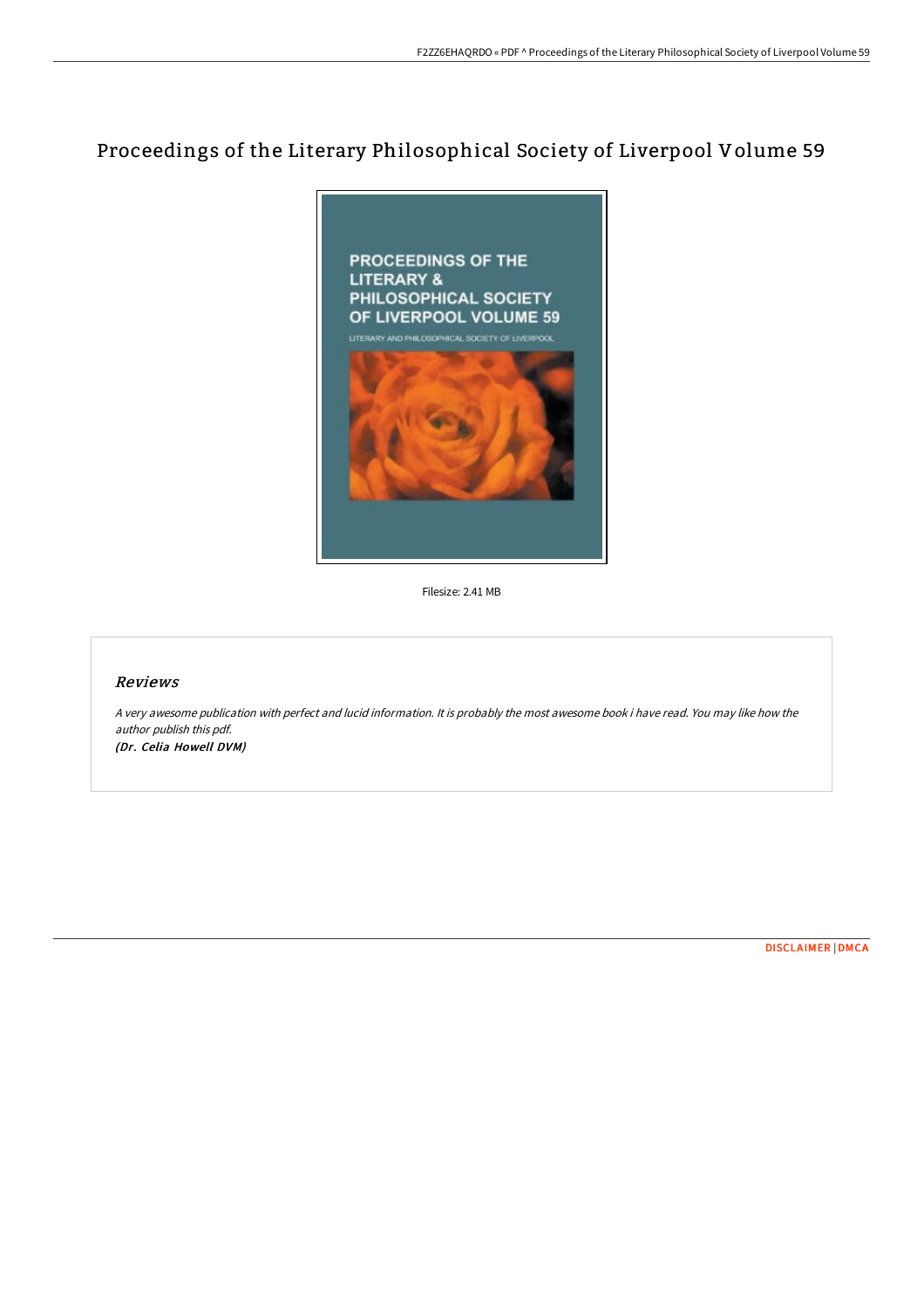#### PROCEEDINGS OF THE LITERARY PHILOSOPHICAL SOCIETY OF LIVERPOOL VOLUME 59



To download Proceedings of the Literary Philosophical Society of Liverpool Volume 59 eBook, remember to follow the link below and save the file or have access to additional information that are highly relevant to PROCEEDINGS OF THE LITERARY PHILOSOPHICAL SOCIETY OF LIVERPOOL VOLUME 59 book.

RareBooksClub. Paperback. Book Condition: New. This item is printed on demand. Paperback. 54 pages. Dimensions: 9.7in. x 7.4in. x 0.1in.This historic book may have numerous typos and missing text. Purchasers can usually download a free scanned copy of the original book (without typos) from the publisher. Not indexed. Not illustrated. 1906 edition. Excerpt: . . . epistle to the York Committee to be up and doing. I am marching northwards, he concluded, with the greatest part of the army, where I shall be glad to hear from you. But his anxiety as to the whereabouts of his luckless rival was shortly afterwards dispelled by the capture of the Duke two days later at Uttoxeter, as already mentioned. He died on the scaffold for this business, being Earl of Cambridge, and an English peer as well as Scotch--the unhappiest of men; one of those singulary able men, to continue Carlyles rather enigmatic comment, who, with all their ability, have never succeeded in any enterprise whatever. It was from Wigan, too, on this same day, that Cromwell addressed an urgent appeal to the Derby House Committee for supplies. Our foot, he wrote, after a reminder that pay was far in arrears, want clothes, shoes, and stockings; these ways and weather have shattered them all to pieces; and he concluded by mentioning that Lambert was in pursuit of Hamilton; and I am marched myself back to Preston, and so on towards Monroe or otherwise, as God shall direct. Oliver quitted this county even as he entered, through Stonyhurst, after an epoch-making visit of less than a fortnight; and before we pass on in conclusion to a consideration of the issues that resulted from Cromwells Lancashire campaign, a few words may be said as to the fate of his numerous prisoners. Those captured at...

 $\mathbb{R}$ Read Proceedings of the Literary [Philosophical](http://digilib.live/proceedings-of-the-literary-philosophical-societ.html) Society of Liverpool Volume 59 Online D

Download PDF Proceedings of the Literary [Philosophical](http://digilib.live/proceedings-of-the-literary-philosophical-societ.html) Society of Liverpool Volume 59